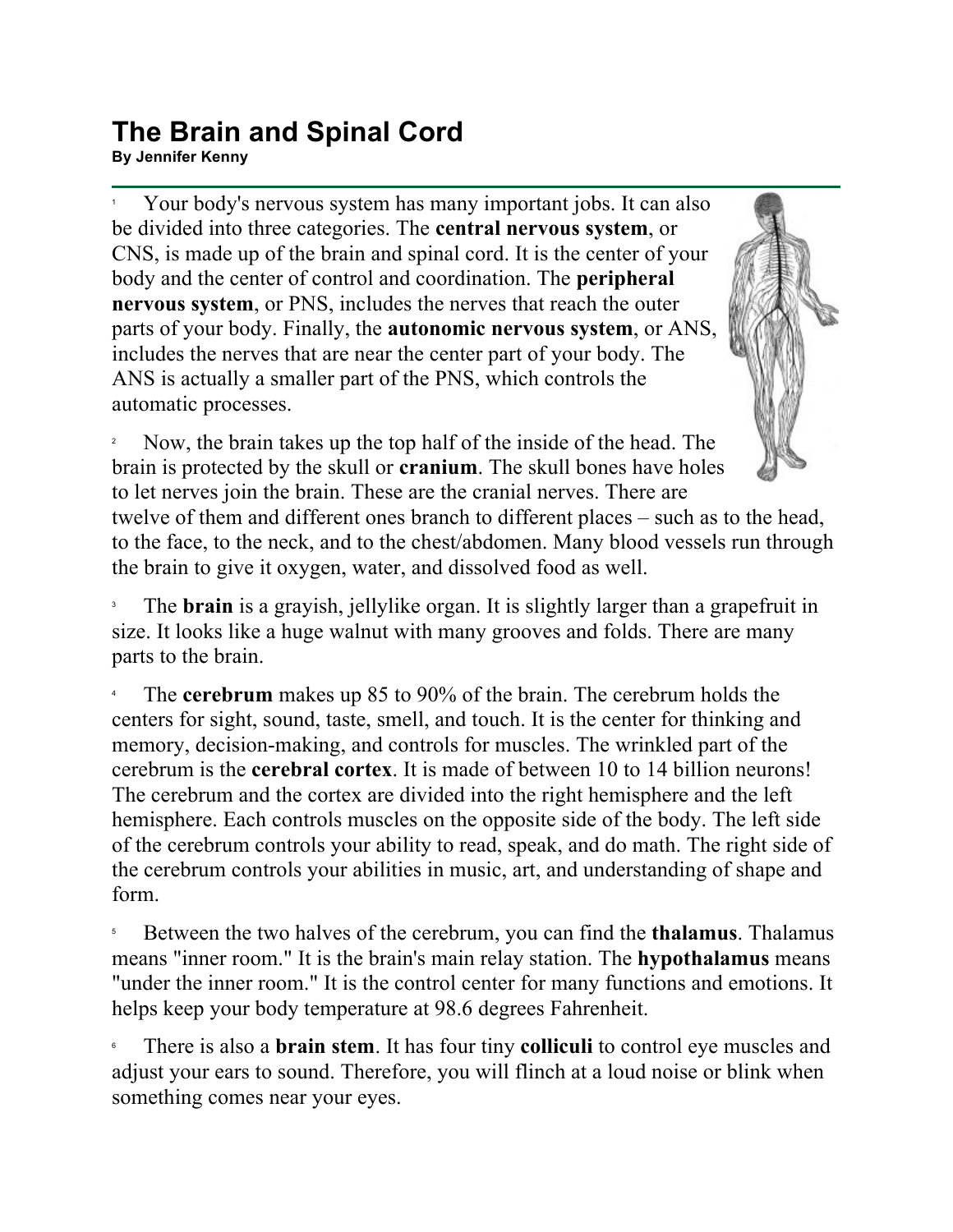7 The **medulla oblongata** blends into the spinal cord. It is only one inch long, but it is responsible for involuntary actions in your body such as your heartbeat, breathing, and digestion.

8 Finally, the **cerebellum** is the part of the brain that means "little brain." It takes care of movements in your body and balance. It allows you to hold a fork, run, or pitch.

9 The average adult has a brain that weighs around three pounds. The brain continues to grow in size until a child turns around seven years old.

The biggest nerve joining the brain is actually the spinal cord. In fact, the spinal cord is more like an extension of the brain. It actually passes through the large hole in the skull base and along a tunnel formed by the holes inside the backbone. Thirty-three separate bones of the spine help protect the spinal cord from injury. In an adult, the spinal cord is about eighteen inches long.

The spinal cord is the brain's main link to the rest of the body. The outside of the spinal cord looks white and contains the nerve fibers that deliver signals to and from the brain. The inside of the spinal cord contains the concentration of gray matter – cell bodies of motor neurons that carry signals to muscles. Thirty-one pairs of spinal nerves branch outward into the body. They keep branching into smaller branches. Each spinal nerve actually contains thousands of sensory and motor neurons. Except for a few nerves in the head, all the other nerves in the body lead to the spinal cord first. If any of these spinal nerves were injured, a person might be paralyzed because the messages would be cut off. The spinal cord takes care of many reflexes that occur automatically, without thought, when messages are received by the sense organs.

The nervous system is such a vital part of your body. Certainly, the spinal cord is very important to your ability to function. That's true of the brain as well and, of course, your brain makes you, you!

Copyright © 2010 edHelper